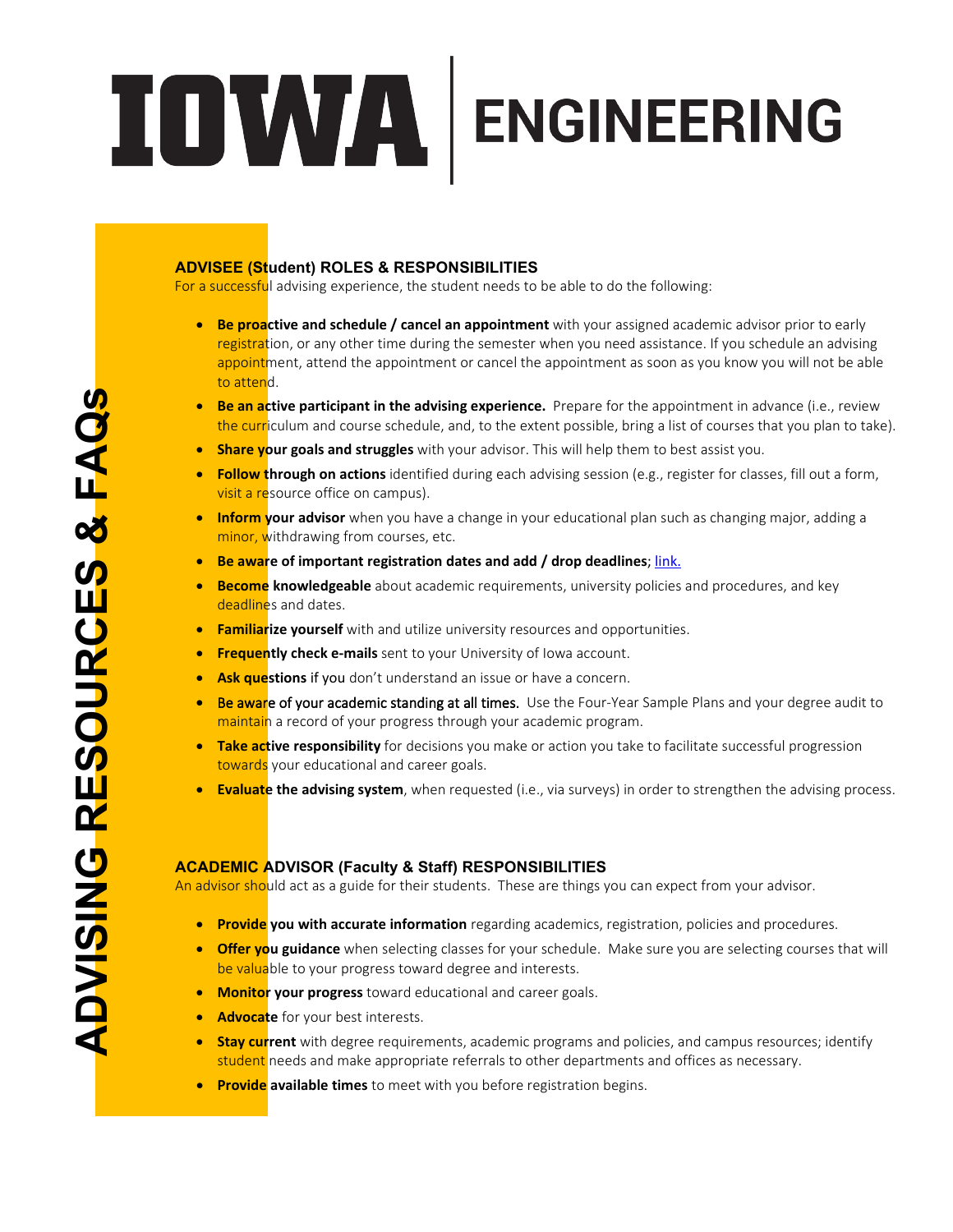**ACADEMIC ADVISING.** Advising is an important component of the support structure for students in the College of Engineering. Every semester, students in the College of Engineering meet with their academic advisor to plan and schedule their next semester of courses and to be authorized to register. Your advisor is a resource for you – not just during "advising week" but throughout the semester. If you have any academic or career related questions, your advisor can help.

# **QUESTIONS TO ASK YOUR ADVISOR**

# **Whether you are meeting your advisor for the first time or for the last time, it can be an overwhelming experience. Here are some ideas that can help you get the most out of your advising meetings:**

- What campus resources do you suggest I utilize? If I'm struggling academically, what resources should I utilize?
- What classes are required for this major (Math, foreign language, etc.)?
- What skills will this major help me develop?
- How many classes should I take every semester?
- What kind of careers can I pursue with a degree in this major?
- Can I change my major? How?
- Should I pursue a minor area of study? What minor would be most beneficial for my career path?
- Is an internship required for this major? Would one be beneficial to me?
- Am I on-track to graduate?
- When and how can I register for classes?
- What academic goals should I set for myself?
- What, exactly, is your role as my advisor?
- What electives do you suggest I take?
- I am interested in an advanced degree. What should I do to prepare for graduate school, medical school, etc.?
- If I have any questions, what is the best way to reach you?
- What courses do you teach?
- Do you have any advice or tips for me?
- How can I get connected with alumni from this program?

# **RESOURCES**

#### **Preparing for your advising appointment**

- [How to find and use your degree audit](https://engineering.uiowa.edu/sites/engineering.uiowa.edu/files/2021-09/How%20to%20find%20and%20use%20your%20degree%20audit.pdf)
- [How to find and use a sample four-year plan](https://engineering.uiowa.edu/sites/engineering.uiowa.edu/files/2021-09/How%20to%20find%20and%20use%20a%20sample%20four-year%20plan.pdf)
- [Searching for Engineering general education courses](https://engineering.uiowa.edu/sites/engineering.uiowa.edu/files/2022-02/Handout%20-%20Searching%20for%20Engineering%20Gen%20Eds.pdf) (Gen Ed requirements starting Fall 2021)

#### **Pre- / post- appointment checklists:**

- [Pre-appointment checklist for registration -](https://engineering.uiowa.edu/sites/engineering.uiowa.edu/files/2022-03/Pre-Appointment%20Checklist%20for%20Registration%20-%20Spring%202022_0.pdf) Spring 2022
- [Post-appointment checklist for registration -](https://engineering.uiowa.edu/sites/engineering.uiowa.edu/files/2022-02/Post-Appointment%20Checklist%20for%20Registration%20-%20Spring%202022.pdf) Spring 2022

#### **Additional web resources:**

- [Academic Forms](https://engineering.uiowa.edu/current-students/academic-advising/academic-forms)
- [Academic Support and Tutoring](https://engineering.uiowa.edu/current-students/academic-support-and-tutoring/engineering-tutoring)
- [General Education](https://engineering.uiowa.edu/current-students/advising-and-academic-information/general-education-component)
- [Programs of Study \(Majors\), Minors, and Certificates](https://engineering.uiowa.edu/academics/first-year-students/programs-study-majors-minors-and-certificates)
- [Taking Summer Courses](https://engineering.uiowa.edu/current-students/academic-advising/taking-summer-courses)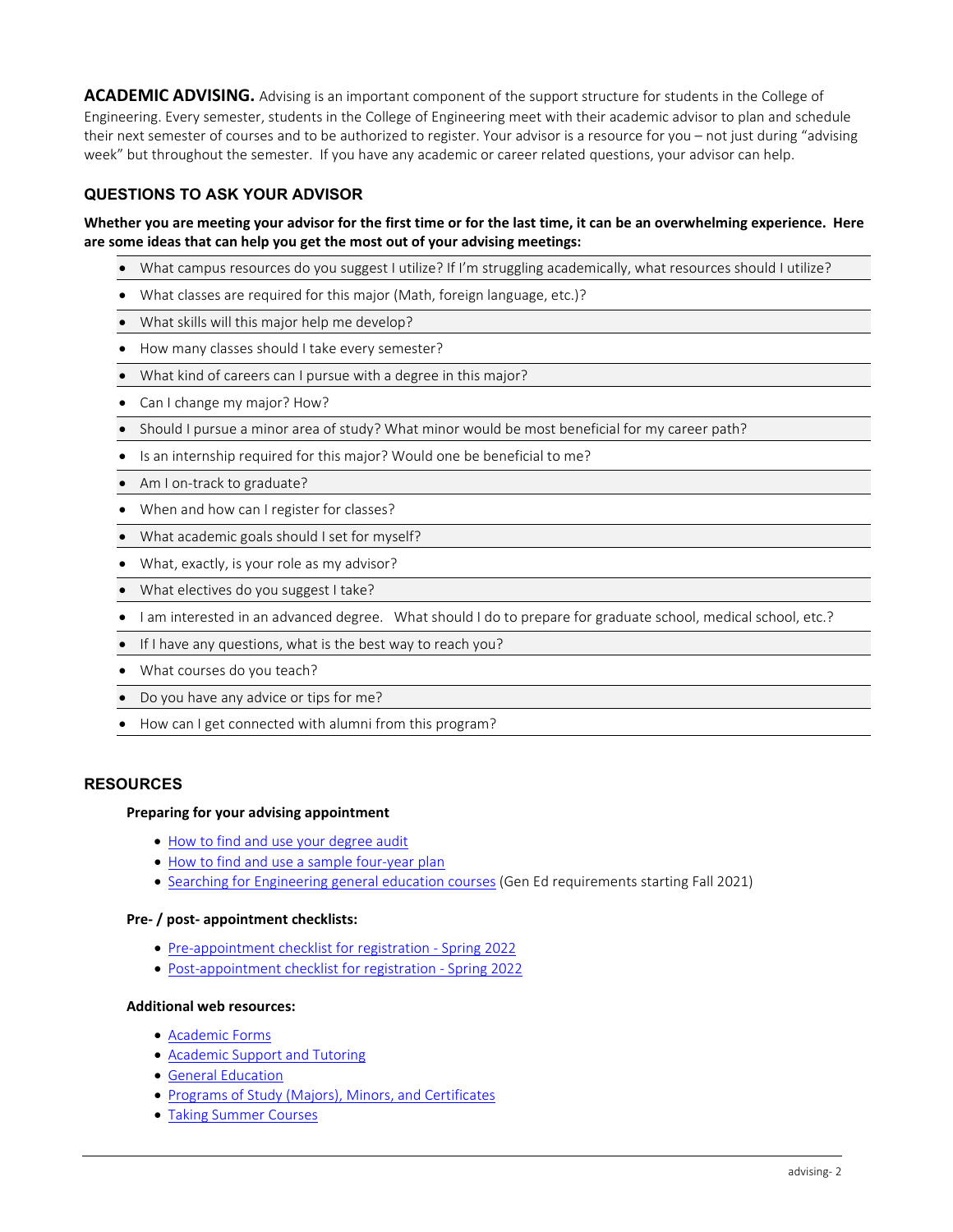# **ACADEMIC ADVISORS AND ADVISING APPOINTMENTS**

#### **Who are academic advisors?**

The University of Iowa College of Engineering has a team of staff advisors who work with students during their first semester to navigate the University, explore interests on and off campus, and begin planning their academic and career goals. After the first semester, each student is transitioned to a faculty advisor, who work with students to continue exploring, planning, and navigating challenges through the remainder of their time at the University of Iowa.

## **What can they help with?**

Typical conversation topics may include planning for registration or identifying personal goals connected to your academic life. Your advisor will also refer you to resources on campus that can assist you with things like social adjustment, personal concerns, study skills, major/career uncertainty, etc.

#### **How do I know who my advisor is?**

You can find your advisor and their contact information on [MyUI](https://myui.uiowa.edu/my-ui/home.page?home=) – Student Information – Advising – Programs of Study & Advisors.

## **Can I change my Advisor?**

Students wishing to change their College of Engineering academic advisor may do so by completing the Change [of Academic](https://workflow.uiowa.edu/form/change-of-advisor-)  [Advisor](https://workflow.uiowa.edu/form/change-of-advisor-) form.

## **When should I see my advisor?**

You can see your advisor anytime. However, you should meet with your advisor prior to the registration period.

#### **Do I need an appointment to see my advisor?**

Yes and no. During busy registration times, an appointment is required in order for the advisor to manage their caseload. To schedule an appointment, use MyUI appointment scheduler or the preferred scheduling method communicated by your advisor. During non-registration periods, students can drop-in and ask to meet with their advisor; however, advisors are not always available for drop-ins. Students may be asked to return during Office Hours, wait until their advisor is available, or email their advisor for the best time to meet.

# **How do I schedule / cancel an appointment with my Advisor on MyUI?**

- **To schedule:** Log into MyUI, select Advising Appointment under Student Information. Select your advisor and see their availability. Select the time and confirm the appointment.
- **To Cancel:** Log into MyUI, under Student Information, select My Appointments and select cancel.

#### **Why doesn't my Advisor have any open appointments on MyUI?**

Faculty Advisors use an open door policy, therefore you may stop by their office, send them an email, or call their phone number listed in the directory to set up an appointment to meet with them. Faculty will utilize the MyUI appointment scheduler during the months of March and October prior to the start of early registration. Students should contact their department office for assistance in contacting their faculty advisor.

Students assigned to a professional advisor should contact the Student Development Center, 3612 SC or 319-335-5763, to schedule an appointment with an advisor if appointments are not available on MyUI.